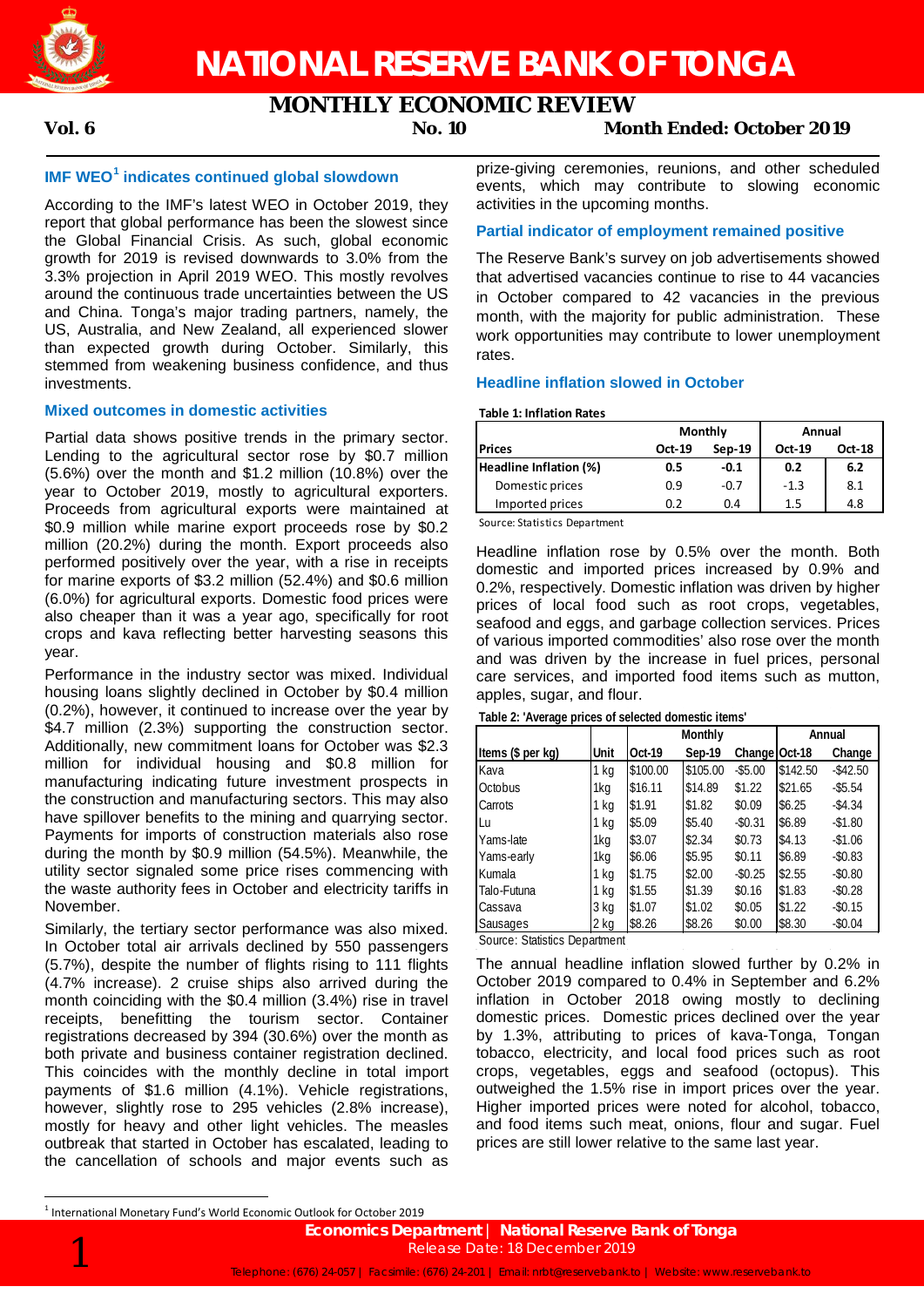

# **MONTHLY ECONOMIC REVIEW Vol. 6 No. 10 Month Ended: October 2019**

## **Competitive exchange rates**

#### **Table 3: Effective Exchange Rates**

|                                        |        | Monthly | Annual   |        |          |
|----------------------------------------|--------|---------|----------|--------|----------|
|                                        | Oct-19 | Sep-19  | % Growth | Oct-18 | % Growth |
| Nominal Effective Exchange Rate Index  | 92.3   | 92.6    | $-0.3$   | 92.4   | -0.1     |
| Real Effective Exchange Rate Index     | 108.5  | 108.7   | $-0.1$   | 110.0  | $-1.3$   |
| Source: National Reserve Bank of Tonga |        |         |          |        |          |

rce: National Reserve Bank of Tong

| During the month of October       |         | Table 4: Bilateral Exchange Rates |         |         |
|-----------------------------------|---------|-----------------------------------|---------|---------|
| 2019.<br>both<br>Nominal<br>the   |         | Oct-19                            | Sep-19  | Oct-18  |
|                                   | USD/TOP | 0.4306                            | 0.4312  | 0.4372  |
| Effective Exchange Rate           | AUD/TOP | 0.6325                            | 0.6323  | 0.6131  |
| (NEER) and Real Effective         | NZD/TOP | 0.6793                            | 0.6787  | 0.6684  |
| Exchange Rate (REER) index        | FJD/TOP | 0.8896                            | 0.8904  | 0.8933  |
|                                   | JPY/TOP | 46.4696                           | 46.1576 | 49.2063 |
| slightly declined. This was       | GBP/TOP | 0.3400                            | 0.3484  | 0.3348  |
| attributed to the appreciation of | EUR/TOP | 0.3890                            | 0.3910  | 0.3795  |
| the USD, FJD, GBP, EUR and        | CNY/TOP | 2.8015                            | 2.8053  | 2.8445  |
| CNY against the TOP. The          |         | Source: Banking Systems           |         |         |

NEER and REER also fell over the year due to Tonga's lower inflation rate compared to most of its major trading partners, which may support Tonga's international trade competitiveness.

# **Net outflow in foreign exchange**

#### **Table 5: Foreign Reserves**

|                                     | Monthly |          |          | Annual        |            |  |
|-------------------------------------|---------|----------|----------|---------------|------------|--|
|                                     | Oct-19  | $Sen-19$ | % Growth | <b>Oct-18</b> | % Growth I |  |
| Foreign Reserves (\$ in million)    | 489.3   | 490.8    | $-0.3$   | 457.3         | 7.0        |  |
| Import Coverage (months)            |         | 7.9      |          |               |            |  |
| Course: National Besenie Bank Tonga |         |          |          |               |            |  |

Source: National Reserve Bank Tonga

The level of official foreign reserves lowered by \$1.5 million to \$489.3 million (equivalent to 7.8 months of imports cover) attributed to higher offshore investments and payments for services during October 2019. However, the foreign reserves rose over the year by \$32.0 million as a result of higher receipts of budget support, grants, and project funds from development partners. This was also supported by the increase in the remittance receipts from family and friends abroad.

| Table 6: Overseas Exchange Transactions |
|-----------------------------------------|
| Overseas Exchange Transactions          |

| <b>Overseas Exchange Transactions</b> |         |          |          |          |          |          |  |  |
|---------------------------------------|---------|----------|----------|----------|----------|----------|--|--|
|                                       |         | Monthly  |          |          | Annual   |          |  |  |
|                                       | Oct-19  | $Sep-19$ | % Growth | Oct-19   | Oct-18   | % Growth |  |  |
| <b>Overall Balance</b>                | $-1.5$  | $-0.9$   | $-61.2$  | 32.0     | 43.7     | $-26.8$  |  |  |
| <b>Current Account</b>                | 8.2     | $-12.7$  | 164.7    | 13.0     | $-3.3$   | 494.7    |  |  |
| Merchandise Trade                     | $-33.9$ | $-35.4$  | 4.2      | $-409.4$ | $-407.9$ | $-0.4$   |  |  |
| Services                              | $-0.2$  | 2.0      | $-111.0$ | 27.9     | 17.2     | 61.9     |  |  |
| Income                                | 1.1     | $-2.0$   | 154.1    | 5.5      | 4.7      | 17.2     |  |  |
| <b>Transfers</b>                      | 41.2    | 22.8     | 81.0     | 389.1    | 382.7    | 1.7      |  |  |
| <b>Capital Account</b>                | 1.2     | 1.7      | $-26.1$  | 36.0     | 34.4     | 4.7      |  |  |
| <b>Financial Account</b>              | $-10.9$ | 10.1     | $-208.2$ | $-17.0$  | 12.7     | $-233.9$ |  |  |

Source: Banking Systems

The deficit in the overall Overseas Exchange Transactions (OET) balance widened during October 2019, mainly attributed to the \$11.2 million portfolio investment abroad. Services payments also increased by \$2.8 million which were mostly for telecommunication services. Nonetheless, receipts also increased over the month, mainly from transfer receipts, both official and private receipts. Official revenues were mainly budget support, grants & project funds, while private transfers are grants/donations to nonprofit organizations and remittance receipts to individuals.

A similar trend is portrayed in the annual movements, where the OET balance surplus decreased and is underpinned by higher outflows for offshore investments and import payments. These movements have offset the rise in receipts from travel, private transfer receipts, and exports.

# **Broad money decreased further**

| <b>Table 7: Broad Money</b><br>Annual |        |         |            |        |          |  |  |
|---------------------------------------|--------|---------|------------|--------|----------|--|--|
|                                       |        | Monthly |            |        |          |  |  |
|                                       | Oct-19 | Sep-19  | % Growth I | Oct-18 | % Growth |  |  |
| Broad money (\$ in million)           | 592.5  | 594.5   | $-0.3$     | 595.8  | $-0.6$   |  |  |
| Net Foreign Asset                     | 503.9  | 504.5   | $-0.1$     | 474.6  | 6.2      |  |  |
| Net Domestic Asset                    | 91.3   | 90.7    | 0.8        | 121.6  | $-24.9$  |  |  |

Source: Banking System, National Reserve Bank of Tonga

Broad money declined further by \$2.0 million (0.3%), again driven by a decrease in net foreign assets, which offsets the slight rise in net domestic assets. The lower net foreign assets were mostly driven by offshore investments during the month, whereas lower capital accounts increased net domestic assets. Over the year, broad money declined by \$3.3 million (0.6%) due to lower net domestic assets, mainly on higher government deposits, offsetting the growing net foreign assets.

# **Liquidity declined**

| Table 8: Reserve money        |        |       |                 |       |                 |  |
|-------------------------------|--------|-------|-----------------|-------|-----------------|--|
| Monthly<br>Annual             |        |       |                 |       |                 |  |
|                               | Oct-19 |       | Sep-19 % Growth |       | Oct-18 % Growth |  |
| Reserve money (\$ in million) | 309.4  | 317.4 | $-2.5$          | 325.0 | $-4.8$          |  |

Source: Banking System, National Reserve Bank of Tonga

Higher foreign exchange payments made by the commercial banks for their underlying customers over the month and year to October 2019, lowered the liquidity in the banking system to \$309.4 million, by \$8.0 million (2.5%) and \$15.7 million (4.8%) respectively.

### **Business loans increase in October**

| <b>Table 9: Total Lending</b> |                   |          |          |        |          |  |  |
|-------------------------------|-------------------|----------|----------|--------|----------|--|--|
|                               | Monthly<br>Annual |          |          |        |          |  |  |
| Lending                       | Oct-19            | $Sep-19$ | % Growth | Oct-18 | % Growth |  |  |
| Total Lending (\$ in million) | 496.9             | 493.9    | 0.6      | 466.3  | 6.6      |  |  |
| <b>Business lending</b>       | 238.6             | 235.2    | 1.5      | 210.4  | 13.4     |  |  |
| Household lending             | 258.3             | 258.5    | $-0.1$   | 255.3  | 1.1      |  |  |
| Other lending                 | 0.0               | 0.3      | $-84.0$  | 0.6    | $-93.4$  |  |  |

Source: Banking System, National Reserve Bank of Tonga

The banks' total lending grew over the month and year to October 2019, by 0.6% (\$3.0 million) and 6.6% (\$30.6 million), respectively to \$496.9 million. This increase was mostly driven by an expansion in lending to businesses. Loans to the professional & other services, agriculture, and tourism sectors expanded and drove the monthly rise, whereas more loans offered to the state-owned enterprises, professional & other services, transport and tourism sectors resulted in the annual increase. Household loans, however, decreased over the month but increased over the year reflecting the movements in housing loans.